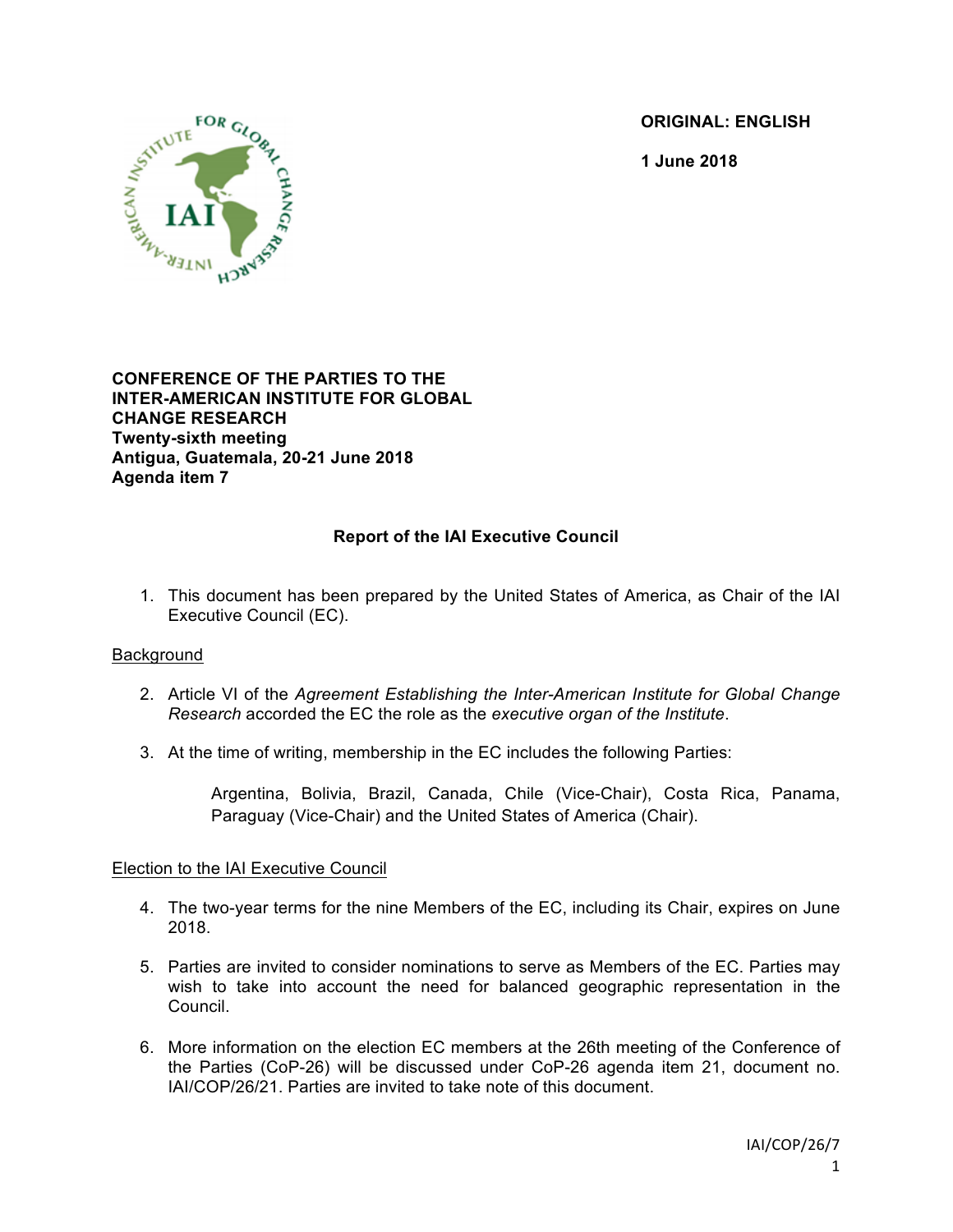# Activities by the IAI Executive Council during the intersessional period

7. The Conference of the Parties, at its 25th meeting (Bogota, 2017), adopted 31 Decisions. CoP-25 Decisions requiring oversight of, reporting on and participation in are listed below:

XXV/6 – Open data policy and principles; XXV/19 – Joint SAC, SPAC and EC-CoP meetings; XXV/20 – Membership of the Financial and Administration Committee (FAC); XXV/21 – Member Country data-sheets; XXV/22 – Access to official IAI documents; XXV/23 – Long-term communication strategy and plan; XXV/24 – Long-term funding strategy; XXV/26 – Outreach brochure of the IAI; XXV/28 – Augmenting science communication capacities of IAI research projects; XXV/29 – 25th Anniversary publication; and, XXV/31 – Reporting to CoP on fundraising activities by the Executive Director.

- 8. The EC assisted in the drafting of the Open data policy and principles by sharing guidelines developed by the United States National Science Foundation for the development of such policies. The draft IAI Open data policy and principles is available as Annex 2 to document *Decision XXV/6: Open data policy and principles*, no. IAI/COP/26/20a under agenda item 20a.
- 9. The EC acknowledges the generous contribution of the Government of Uruguay that is making the development of an IAI open data catalog possible.
- 10. With regard to Decision XXV/19, the EC supported and participated in back-to-back or parallel meetings of the Scientific Advisory Committee (SAC), the Science-Policy Advisory Committee (SPAC) and Conference of the Parties. The Council notes that the 2nd joint SAC-SPAC meeting will be held on 18 June 2018 back-to-back with the 45th Meeting of the EC. Moreover, the Science-Policy Workshop is scheduled to be held on 19 June 2018 with the 45th meeting of the EC. More information on activities related to this item is available in document *Decision XXV/19: Joint SAC, SPAC and EC-CoP meetings*, no. IAI/COP/26/9a under agenda item 9a.
- 11. The EC is pleased that a nomination has been received from Argentina for membership in the FAC per Decision XXV/20. Information on the FAC and its membership is provided in document *Decision XXV/20: Membership of the Financial and Administration Committee (FAC)*, no. IAI/COP/26/6 under agenda item 6.
- 12. The EC oversaw the launching of Party information data sheets, in accordance with Decision XXV/21. The data sheets are available on the IAI website<sup>1</sup>. More information on this initiative is provided in document Decision XXV/21: Member Country data-sheets, no. IAI/COP/26/20b under agenda item 20b.

<sup>&</sup>lt;sup>1</sup> See: http://www.iai.int/iai-party-infosheets/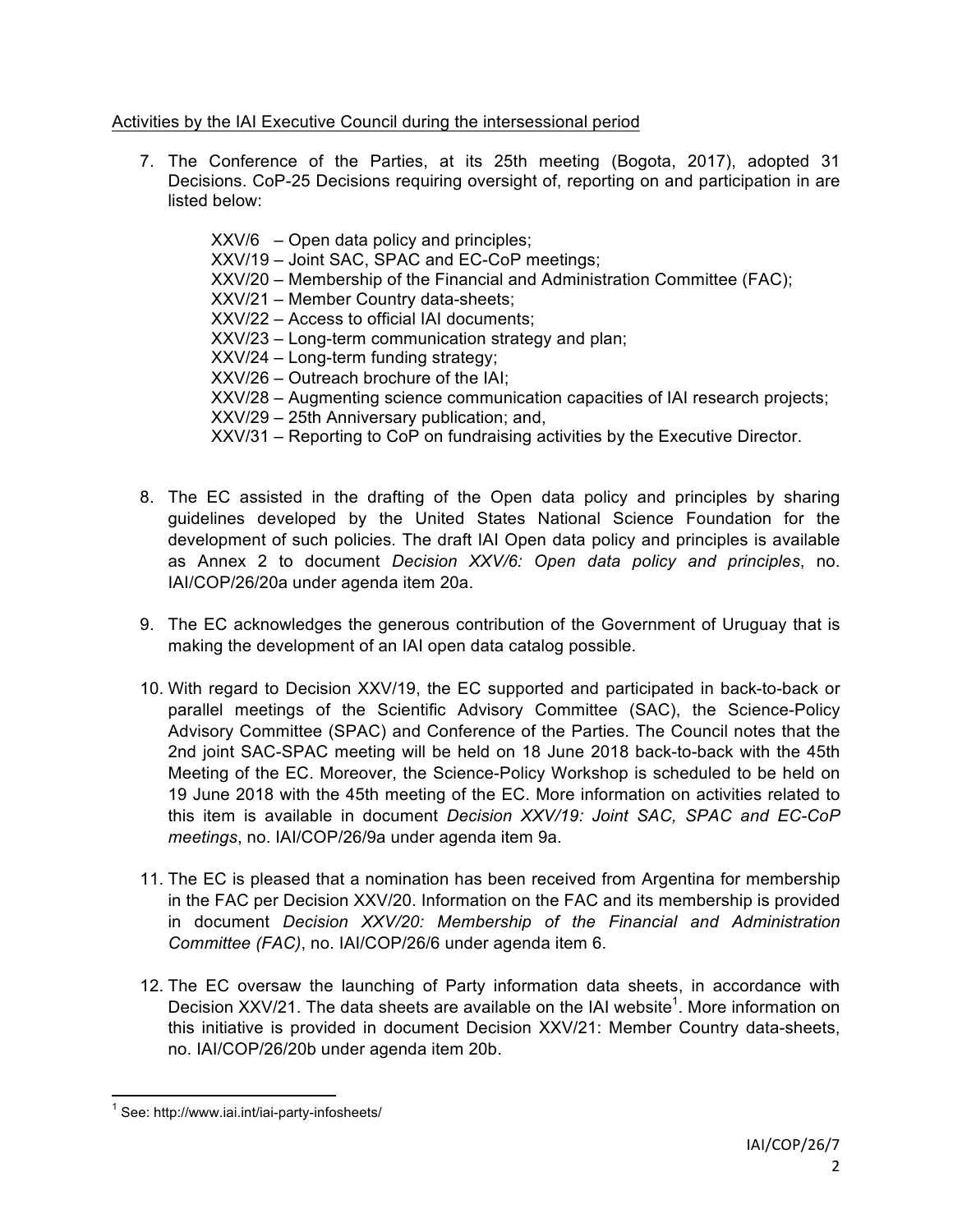- 13. The EC notes that the information in the Party data sheets would be more useful if database driven where the different categories could be manipulated for use with other information products.
- 14. Access to official IAI documents, per Decision XXV/22, was made possible in the week following the conclusion of CoP-25 (Bogota, 2017). The EC notes that a reconversion project to make missing CoP documents available, i.e. documents from CoP-1 to CoP-4, was completed by the IAI Directorate. These missing CoP documents are now available on the IAI website<sup>2</sup>.
- 15. Other activities to make documents easier to access and use included a re-numbering of CoP and EC Decisions and a consolidation of all CoP Decisions<sup>3</sup> in a single document. The IAI Directorate has been instructed to provide better titles to documents and to create separate categories for CoP, EC and SAC and SPAC documents. Currently, it is difficult for the casual website user to locate individual meeting documents. At the time of writing, this work is ongoing. More information on this item is provided in document *Decision XXV/22: Access to official IAI documents*, no. IAI/COP/26/20c under agenda item 20c.
- 16. A Long-term communication strategy and plan is considered essential by the EC for the enhancement of awareness of the IAI by Parties and stakeholders. It is also considered key to increase of appreciation by policy makers of its scientific projects and capacity building initiatives. Accordingly, the IAI Directorate drafted a strategy and plan which is provided as document *Decision XXV/23: IAI long-term communication strategy and plan*, no. IAI/COP/26/18a under agenda item 18a. The EC invites Parties to contribute to this plan through the organization of activities aimed at increasing awareness of the IAI at sub-national, national and regional levels.
- 17. The EC has encouraged the IAI Directorate to use a coordinated approach by taking the Long-term communication strategy and plan into account in the drafting of an outreach brochure of the IAI, per Decision XXV/26, activities to implement Decision XXV/28, *Augmenting science communication capacities of IAI research projects* and also Decision XXV/29 on the *25th Anniversary publication*.
- 18. Advice and guidance on these topics was provided by the EC during the CRN3 Researchers Meeting: Results and Outcomes, which was held in Cancun, Mexico from 29 November to 1 December 2017. More information on these topics is available on document *Decision XXV/26: Outreach brochure of the IAI,* no. IAI/COP/26/18b under agenda item 18b, document *Decision XXV/28: Augmenting science communication capacities in IAI research projects*, no. IAI/COP/26/18c under agenda item 18c and document *Decision XXV/29: 25th anniversary publication*, no. IAI/COP/26/18d under agenda item 18d.
- 19. The EC has supported the efforts of the IAI Directorate to establish a diverse source of funding and welcomes the draft Long-term funding strategy, per Decision XXV/24. The

<sup>&</sup>lt;sup>2</sup> See: http://www.iai.int/iai/cop-decisions/<br><sup>3</sup> See: http://www.iai.int/wp-content/uploads/consolidated-decisions-CoP-04-25\_EN.pdf